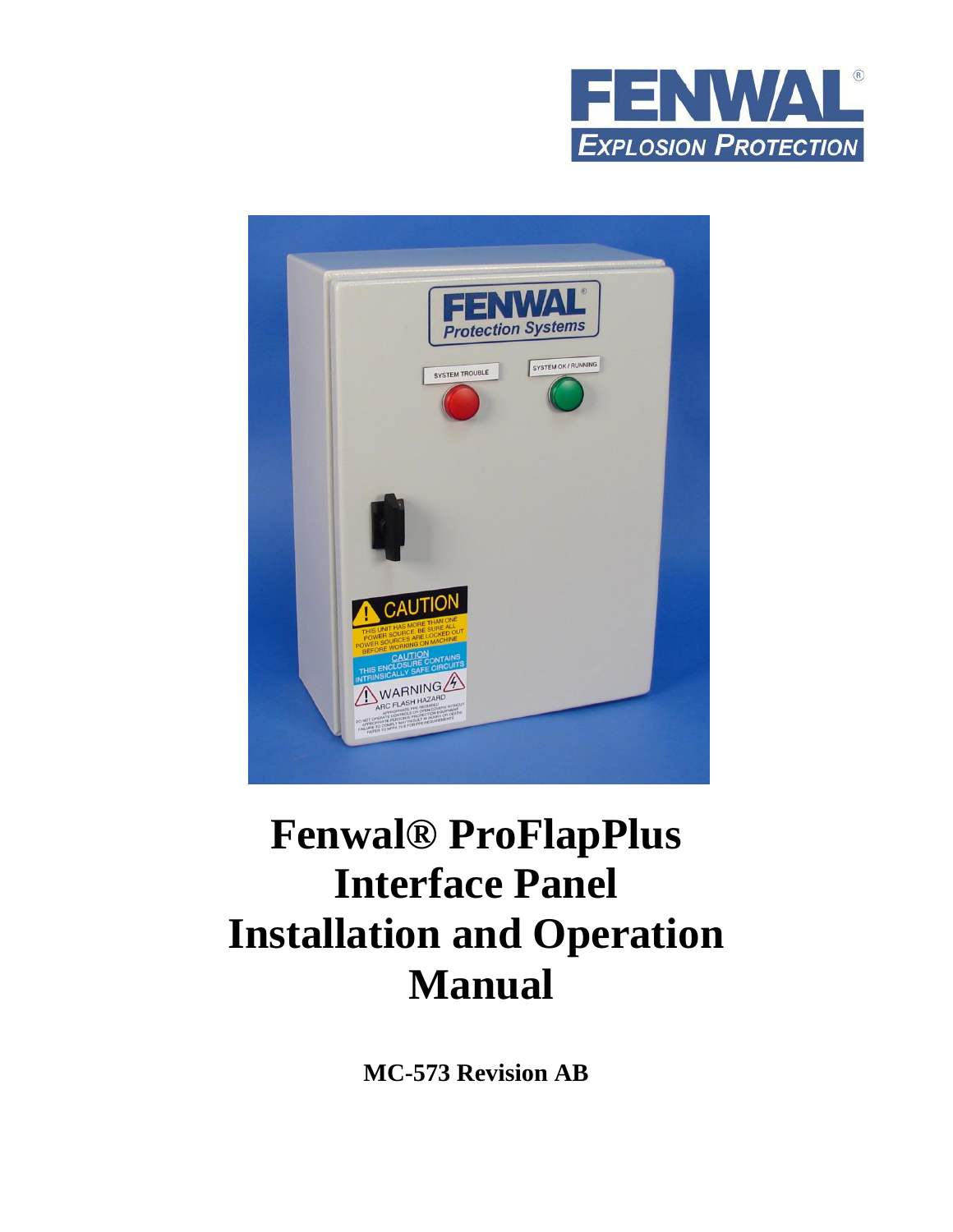## **FOREWORD**

<span id="page-1-0"></span>This manual is provided as an installation, operation, and maintenance guide for the Fenwal ProFlapPlus Interface Panel. The Interface Panel should not be installed in any system unless the specific application and system design has been reviewed and approved by Fenwal.

Fenwal recommends that only authorized personnel install, service, and maintain the system. This entire manual should be reviewed before installation is started.

If problems not covered in this manual arise, or if further clarification of the instructions presented within this manual are required, contact Fenwal Protection Systems Industrial Explosion Protection Division or service group at:

Kidd-Fenwal, Inc. 400 Main Street Ashland, MA 01721 Phone: (508) 881-2000 Fax: (508) 485-3115 Web: [www.fenwalprotection.com](http://www.fenwalprotection.com/) After-hours emergency: (508) 624-7200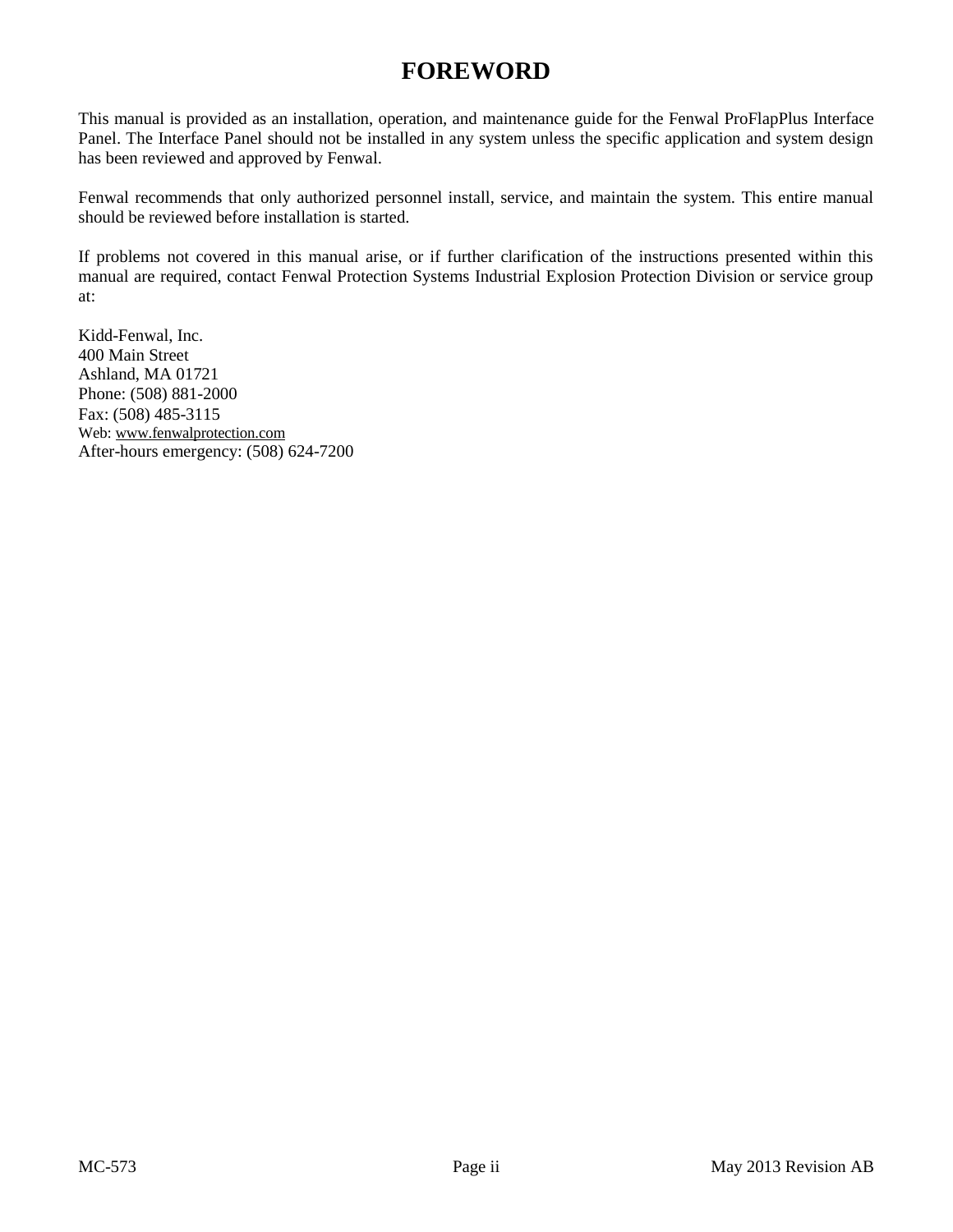## **SAFETY SUMMARY IMPORTANT INFORMATION READ CAREFULLY**

<span id="page-2-1"></span><span id="page-2-0"></span>

**Explosion-protection systems must be correctly installed and carefully maintained to ensure they function properly. Therefore, all instructions in this manual, as well as any other information furnished, must be followed exactly. If the instructions are not followed, or if the Fenwal system is modified, installed on other equipment for which it was not designed, or if changes are made in the process being protected, the system may fail to provide the intended protection. This may result in property damage, personal injury and/or loss of life.**

If you find any of the instructions, safety notes or other information provided within to be unclear, or if you have any questions, you should immediately contact your local Fenwal explosion protection system distributor or the IEP Design Engineering or Service Department at Kidde-Fenwal for assistance and instructions. Read and understand Section 2, Safety, completely before the start of installation or any maintenance, and review it periodically.



**The Warnings, Cautions, Notes, and Servicing Instructions provided in this manual must be followed exactly to ensure proper and safe operation of the equipment. The location, correctness of installation, and quality of maintenance of this equipment is critical to its proper and safe operation.**

**Failure to follow instructions may result in equipment damage, personal injury, or death due to equipment malfunction or failure to operate equipment properly.**

#### **IMPORTANT INFORMATION – READ CAREFULLY**



**Before using this ProFlapPlus Interface Panel, please read the operating instructions thoroughly, in particular the chapters "General References" and "Safety." Compliance with the operating instructions is essential, so if you have not understood these instructions completely, the Interface Panel must not be operated.**

Not all explosions can be suppressed or isolated, and Fenwal cannot guarantee that its equipment will suppress or isolate all explosions that might occur at your facility, or in your equipment. However, as long as you do not modify your equipment or change your process, and as long as you properly maintain the Fenwal equipment, it should increase your safety by providing a line of defense against explosions. The first defense, as always, is a good safety program, including employee training and good housekeeping.

The experience of Fenwal over the past 50 years indicates that properly maintained and operated explosion protection systems have the potential to substantially reduce or eliminate damage and personal injury from explosions. We believe that our equipment can help provide a safer workplace and save money from possible damage and claims in the event of an explosion.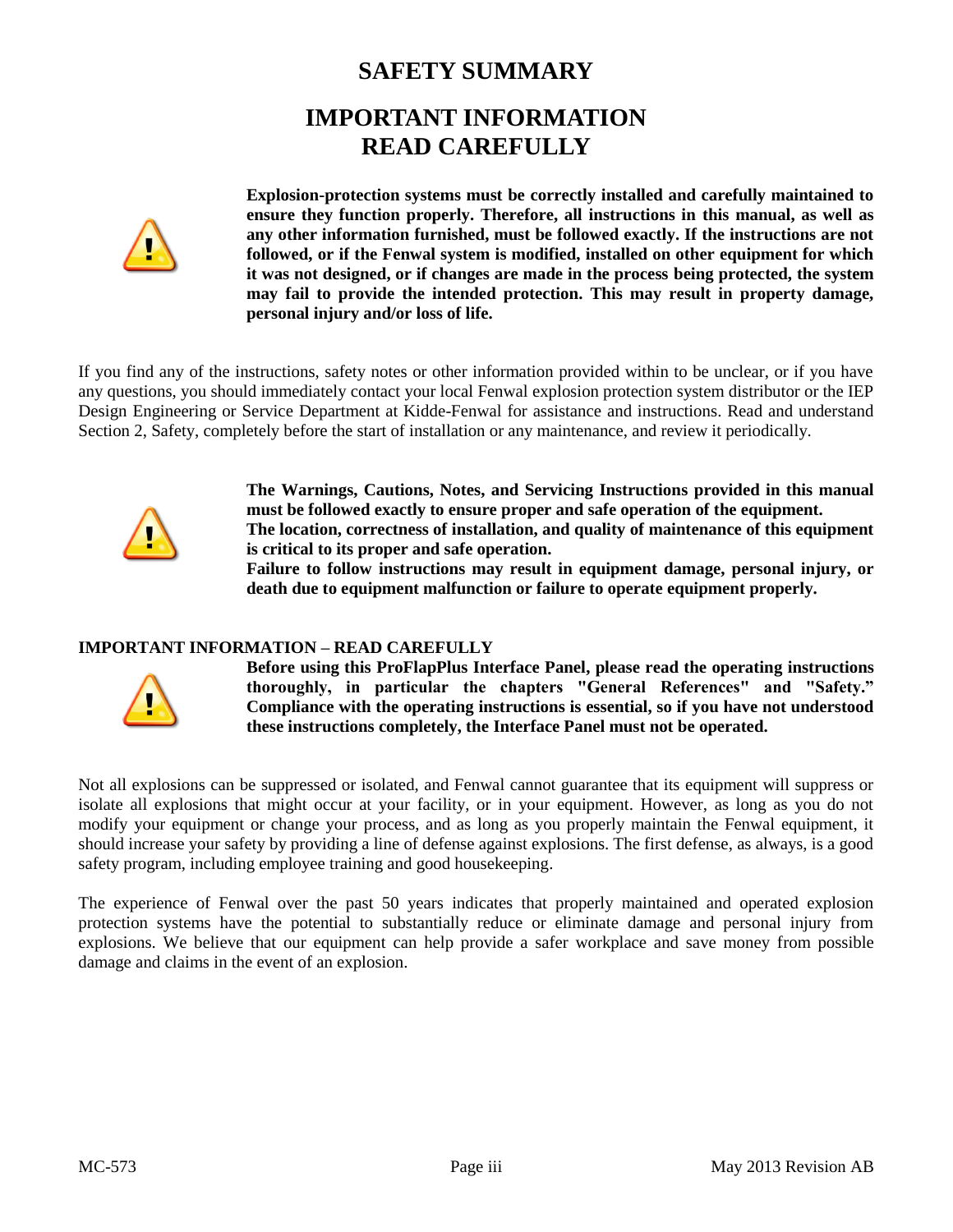## **TABLE OF CONTENTS**

<span id="page-3-0"></span>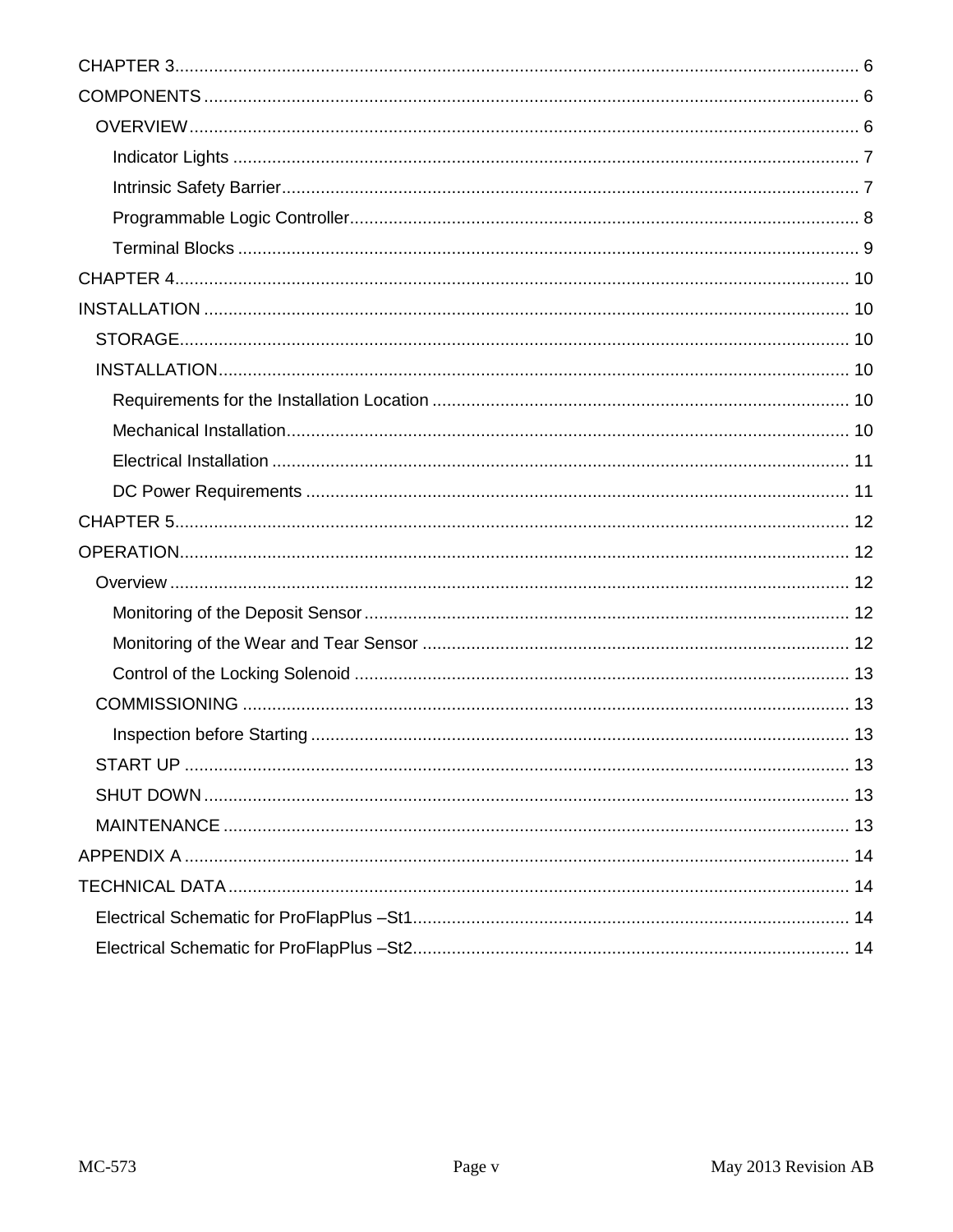## **GENERAL REFERENCES**

#### <span id="page-5-2"></span><span id="page-5-1"></span><span id="page-5-0"></span>*INTRODUCTION*

This manual specifies installation, operation, and maintenance of the ProFlapPlus Interface Panel. Please read all instructions carefully. Operate Interface Panel only after following the installation, operation, and maintenance instructions.

Always keep this manual handy and refer to it if you are not certain how to operate and handle the unit properly.

#### <span id="page-5-3"></span>*INTENDED USE*

Intended use means that these instructions must be read and understood, and that the Interface Panel is operated and serviced accordingly.

The ProFlapPlus Interface Panel (P/N 32-710001-001) is intended for function monitoring and control of the ProFlapPlus back pressure flap valves. The Interface Panel is capable of monitoring and controlling all versions of the ProFlapPlus, including both St1 (NS 140 - NS 1000) and St2 (NS 140 - NS 315) configurations.

Set-up conditions and maintenance schedule must be followed as specified by the manufacturer. Installation of the Interface Panel and its operation must always be in accordance with relevant current national standards of the customer's country. The customer is responsible for compliance.



**Any use other than those defined above is not intended. We cannot be held liable for personal injuries or damage to the system resulting from non-compliance. The customer bears the risk himself.**

#### <span id="page-5-4"></span>**Unacceptable Use**

The following are not allowed:

- Function monitoring and control of devices for which the Interface Panel has not been designed
- Changing and rebuilding of the system by the customer without permission
- Any mode of operation which may affect the safety of the system or the customer

## <span id="page-5-5"></span>*QUALIFICATION OF PERSONNEL*

Only trained personnel may operate the system. Personnel in question must have proper qualifications; fields of competence as well as responsibilities for any work that is to be carried out must be clearly defined.

#### <span id="page-5-6"></span>**Skilled Personnel**

Only Skilled personnel are authorized to perform the commissioning and servicing of the system. Definition of skilled personnel: An individual or individuals with extensive knowledge, training, and experience in the following areas:

- Safety regulations
- Accident prevention regulations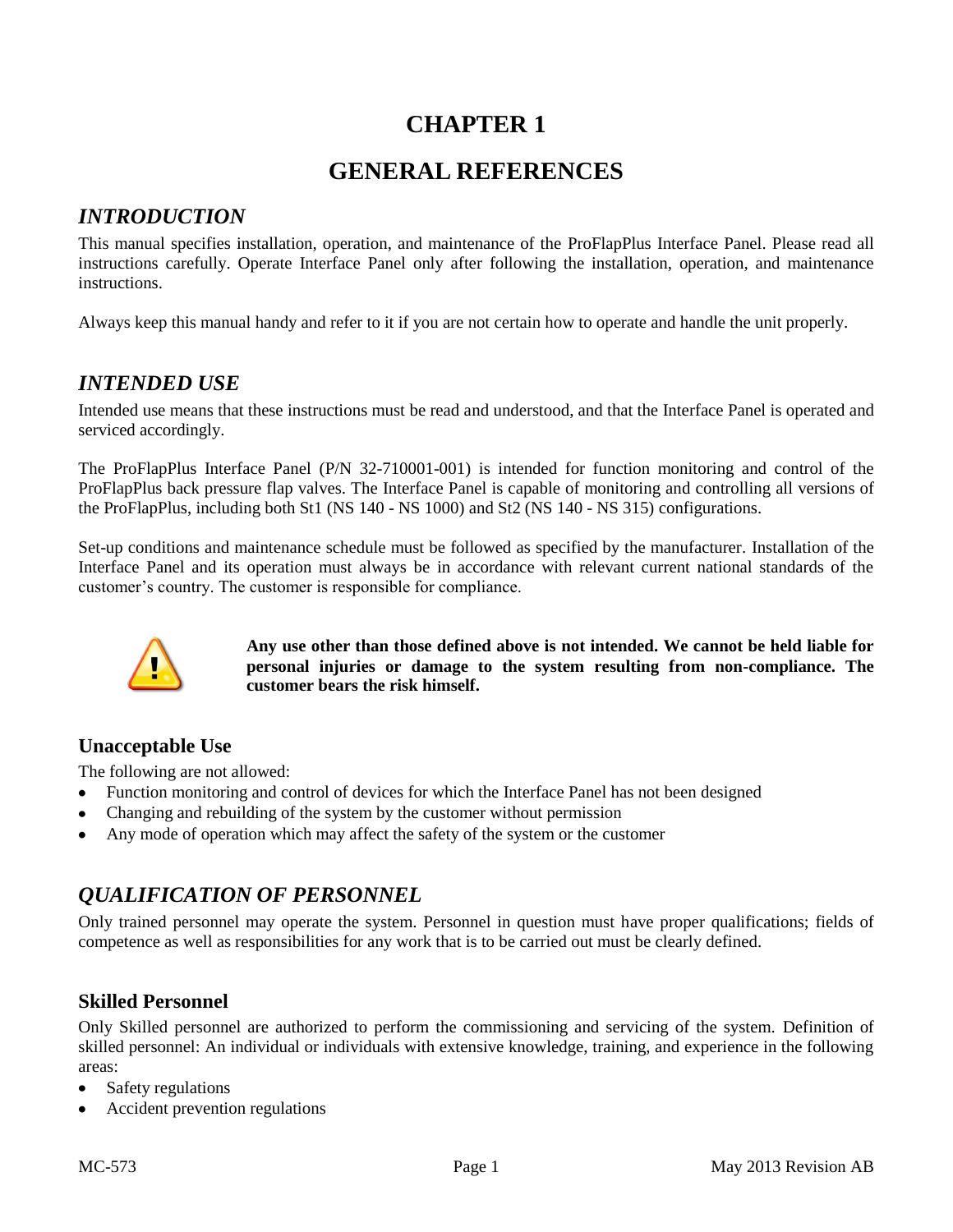Federal, state, and local rules and regulations, as well as any relevant national standards or guidelines (NFPA,  $\bullet$ etc.).

Skilled personnel must:

- Be able to analyze the work they have been assigned to do; identify and avoid possible risks and hazards.
- Be qualified and authorized by the person responsible for machine safety to perform the required tasks.

#### <span id="page-6-0"></span>**Qualified Personnel**

Interface Panels used in explosion protection systems must be checked before their first start-up, after essential changes, and at intervals defined by the ProFlapPlus Installation and Operating Manual, by a qualified person to ensure good order and condition.

#### <span id="page-6-1"></span>*WARRANTY*

Our warranty does not include damage resulting from wear and tear, corrosion, or internal and external chemical influences, improper handling, and any use that is not as originally intended (Chapter 1, Intended Use). Fire and explosion are excluded from warranty.

#### <span id="page-6-2"></span>**Warranty Conditions**

Warranty conditions to be observed by the system operator are as follows:

- Loading and shipping in accordance with Fenwal's instructions.  $\bullet$
- Proper storage before commissioning.
- Knowledge and implementation of the notes and references in the operating manual.
- Expert installation, commissioning, and repair as far as these services are provided by the customer.
- Proper operation.
- Maintaining the operating parameters.
- Operation without modifications to device.
- Observing service and inspection intervals by trained staff, any work performed is to be recorded in a log.
- In the event of a defect, please notify Fenwal.

Note: If exceptions have been agreed upon in contractual documents, the conditions stipulated in those documents are considered valid.

#### <span id="page-6-3"></span>**Expiration of Warranty**

The Warranty expires in cases of non-compliance with above-mentioned conditions, and in the event of natural disasters.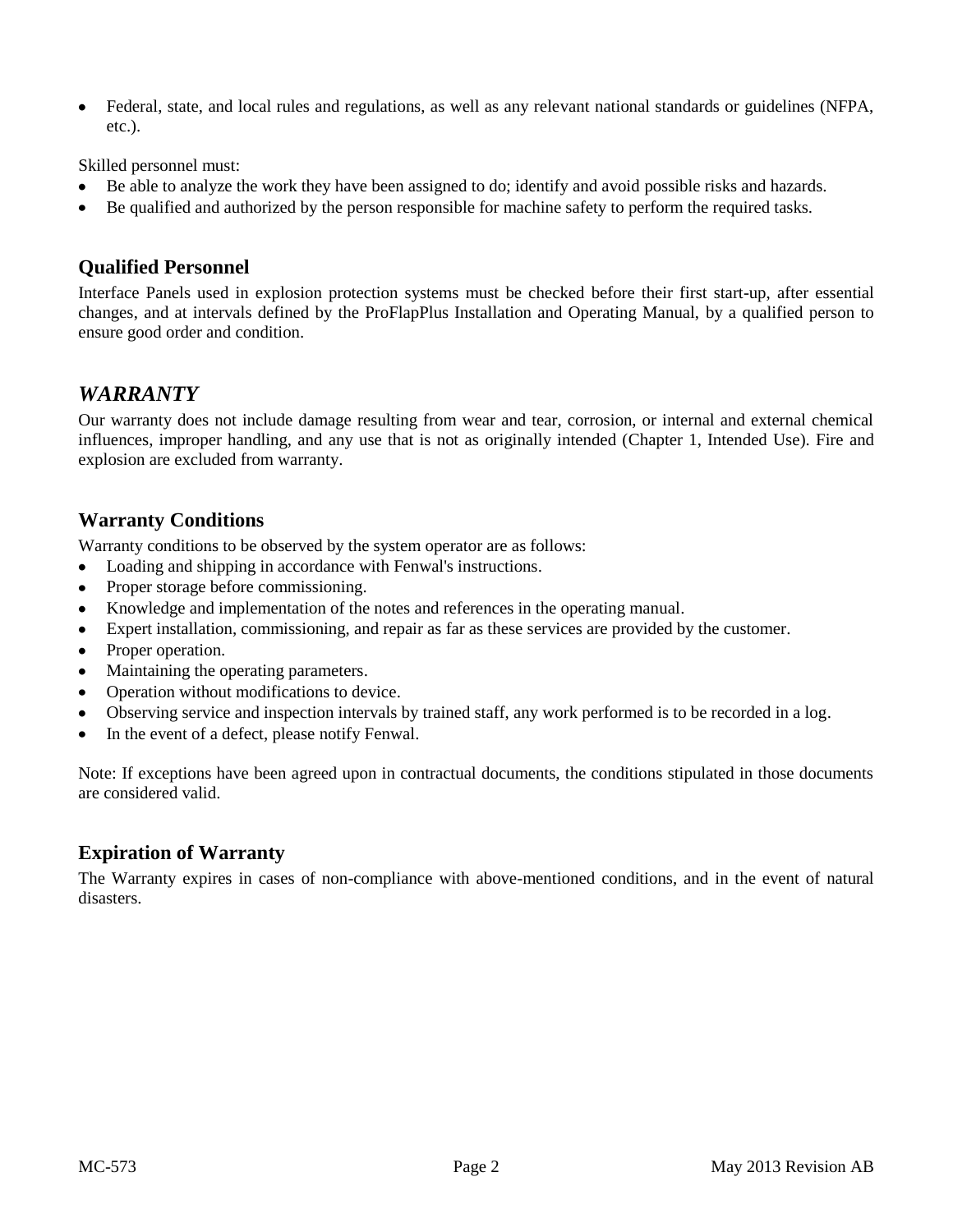## **SAFETY**

<span id="page-7-1"></span><span id="page-7-0"></span>

**Working safely is only possible if all available instructions and possibly available operation manuals of additional system components have been read thoroughly and are carefully followed.**



**Each person performing installation, commissioning, operation, and servicing must have read the operating and maintenance instructions and understand every detail. This also applies for personnel who operate and work on the system periodically. The operation and maintenance instructions must be within reach of the system.**

## <span id="page-7-2"></span>*STANDARDS AND GUIDELINES*

A number of regulations/standards are to be observed when installing and operating the devices at production facilities. The installer is to ensure that wiring complies with all federal, state, and local codes, including but not limited to NFPA 70: National Electric Code.

## <span id="page-7-3"></span>*INSPECTIONS*

#### <span id="page-7-4"></span>**Inspection before Commissioning by a Qualified Person**

Interface Panels used in explosion protection systems must be checked before first start-up by a qualified person on its good order regarding assembly, installation, location conditions, and safe operation.

#### <span id="page-7-5"></span>**Regular Inspection by a Qualified Person**

Regular inspection intervals should be conducted per the ProFlapPlus Installation and Operating Manual.

#### <span id="page-7-6"></span>**Inspections According to NFPA 77**

The earth grounding must be checked periodically per NFPA 77.

#### <span id="page-7-7"></span>**Dust Control Measurements**

Regularly necessary dust control measurements should be taken by qualified personnel with the required specialization.

## <span id="page-7-8"></span>*HEALTH HAZARDS DUE TO EXHAUSTED SUBSTANCES*

#### <span id="page-7-9"></span>**Personal Protective Equipment**

Please provide necessary personal protective equipment to the operating personnel. This equipment should include:

- Safety glasses
- Hearing protection
- Gloves
- Protective clothing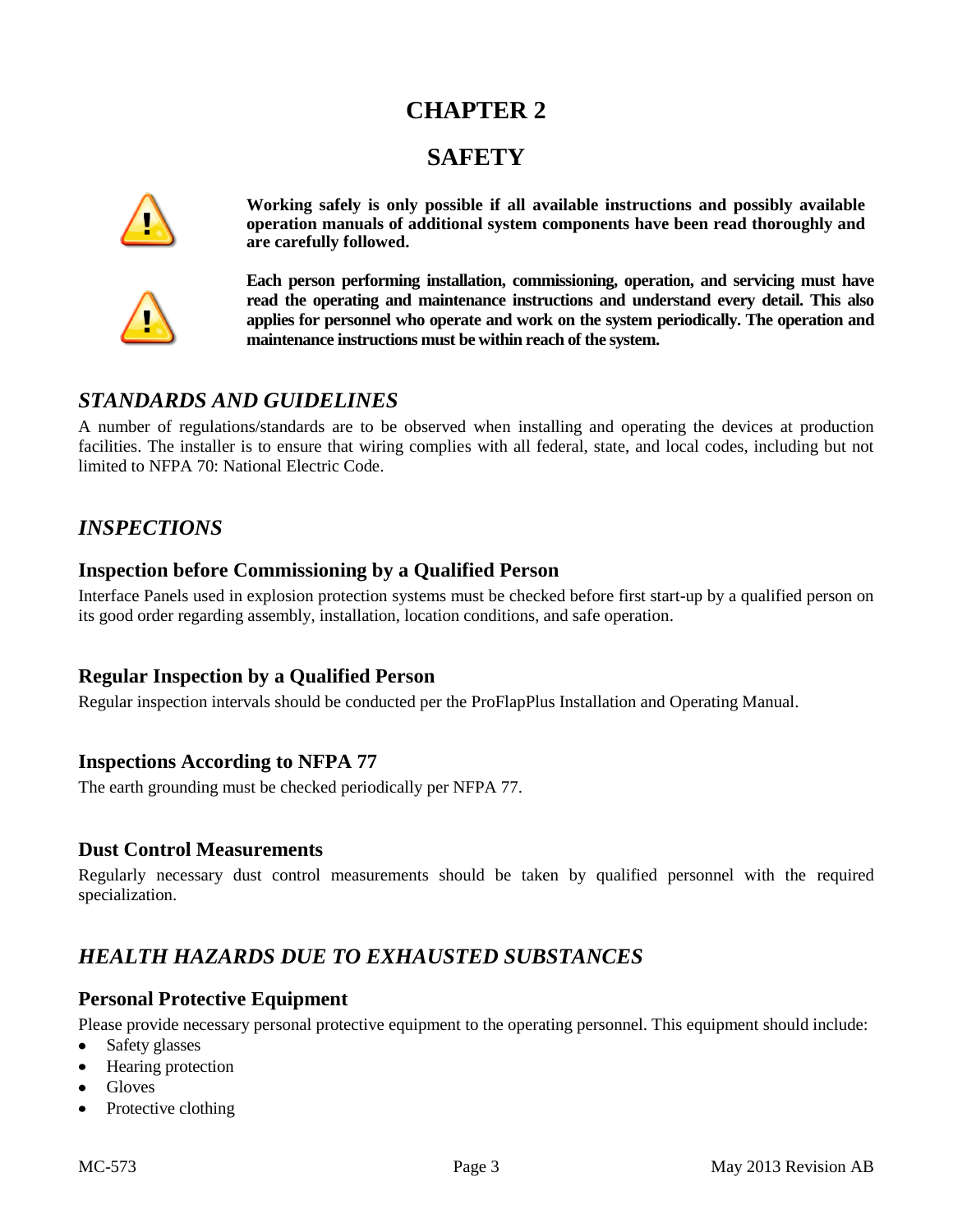Full face masks with appropriate filter cartridges (protection class depending on the hazardousness of the dust)  $\bullet$ 

## <span id="page-8-0"></span>*DANGER OF CRUSHING AND OVERTURNING*

To avoid the risks mentioned below, the system must not be operated until assembly has been completed. Perform servicing only when the system has been safely shut down (please see Section 2.8.2).

## <span id="page-8-1"></span>*ELECTRICAL HAZARDS*

There is a risk of personal injury or death caused by electrical current from electrical components and from the electrical switch and Interface Panel.

- Work on these components must only be performed by qualified electricians.  $\bullet$
- All electrical components should be connected to a protective grounding system.

## <span id="page-8-2"></span>*FIRE AND EXPLOSION HAZARDS*

A residual risk remains on systems used for the extraction of combustible or explosive substances in spite of fire and explosion protective measures. The manufacturer cannot provide a 100 % safety guarantee and does not assume liability in the case of damage.

#### <span id="page-8-3"></span>**Earth Grounding**

The Interface Panel is equipped with continuous grounding in order to avoid spark discharge. The operator must ensure the Interface Panel is properly grounded to comply with all federal, state, and local codes. If grounding cables were removed during servicing or maintenance, they must be properly re-attached before restarting the unit.

## <span id="page-8-4"></span>*SAFETY DURING MAINTENANCE AND INSPECTION*

Preventive and thorough maintenance is essential for the safety of the staff working with the Interface Panel. In addition, it ensures the proper operation of the device. Please have only qualified personnel perform the inspection, maintenance, and service work.

#### <span id="page-8-5"></span>**Safe System Shut Down**

For safe system shut down, please perform the following tasks:

- Turn off the blower motor/fan of the interlocked process.  $\bullet$
- Secure the blower motor/fan switch against re-activation (lock it by means of a padlock).
- Turn off any explosion suppression unit that is installed to avoid a false release.
- Wait until all of the rotating parts have stopped and secure them.
- Turn off power to the Interface Panel.

#### <span id="page-8-6"></span>**Maintenance Safety Instructions**

- Operate the Interface Panel only if it is in proper working condition.
- Service the safety equipment regularly. At the same time check for proper functioning of the equipment.
- Inform the operating staff in a timely manner about the maintenance work that is to be performed, appoint a person in charge, and have welding, soldering, and gas cutting work authorized by a qualified safety inspector for approval prior to starting.
- Provide suitable fire extinguishers.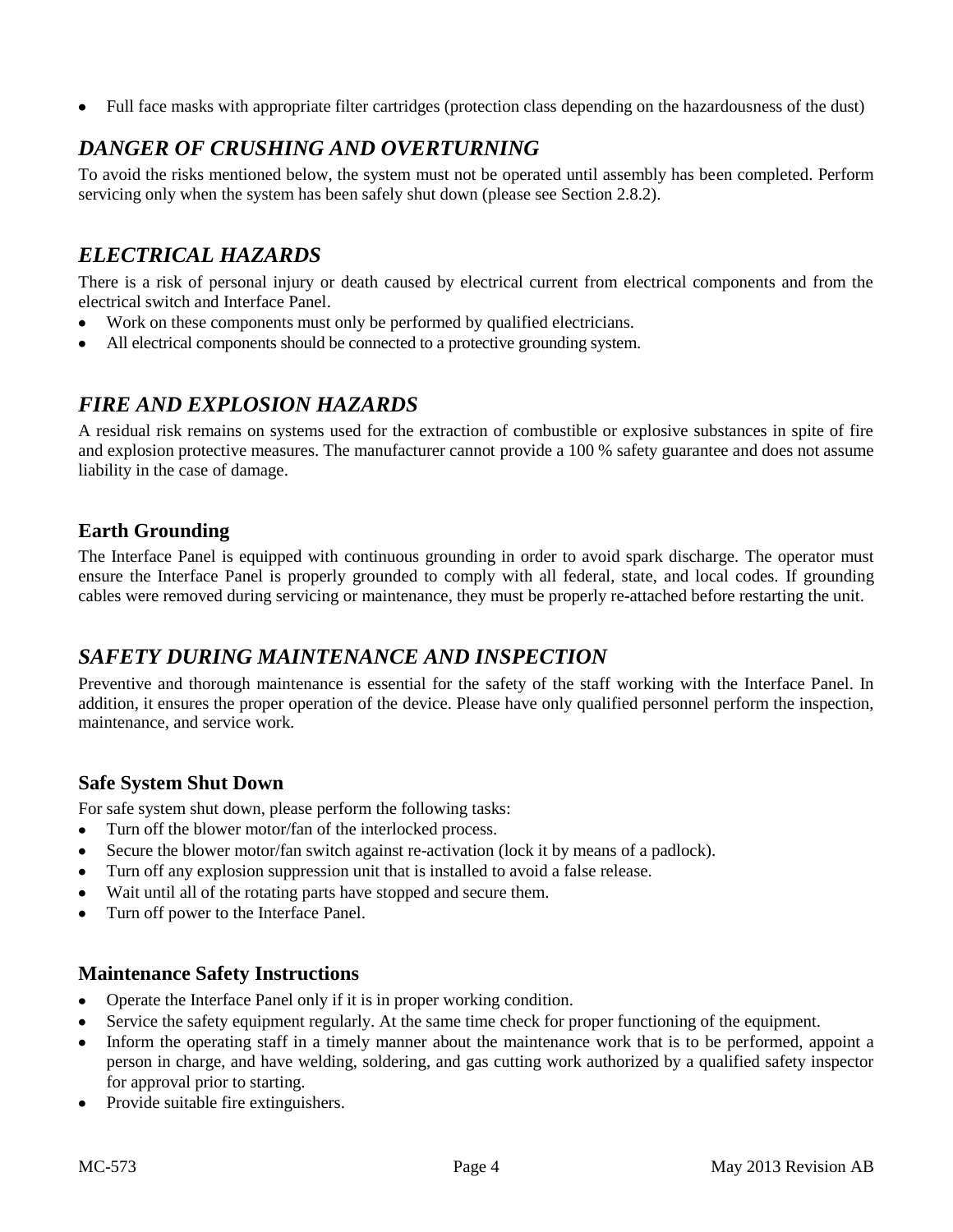- If ground cables must be removed to perform maintenance work, the cables must be properly reconnected after work has been completed.
- Do not make any changes without prior consultation with Fenwal.  $\bullet$
- Use original manufacturer's spare parts only.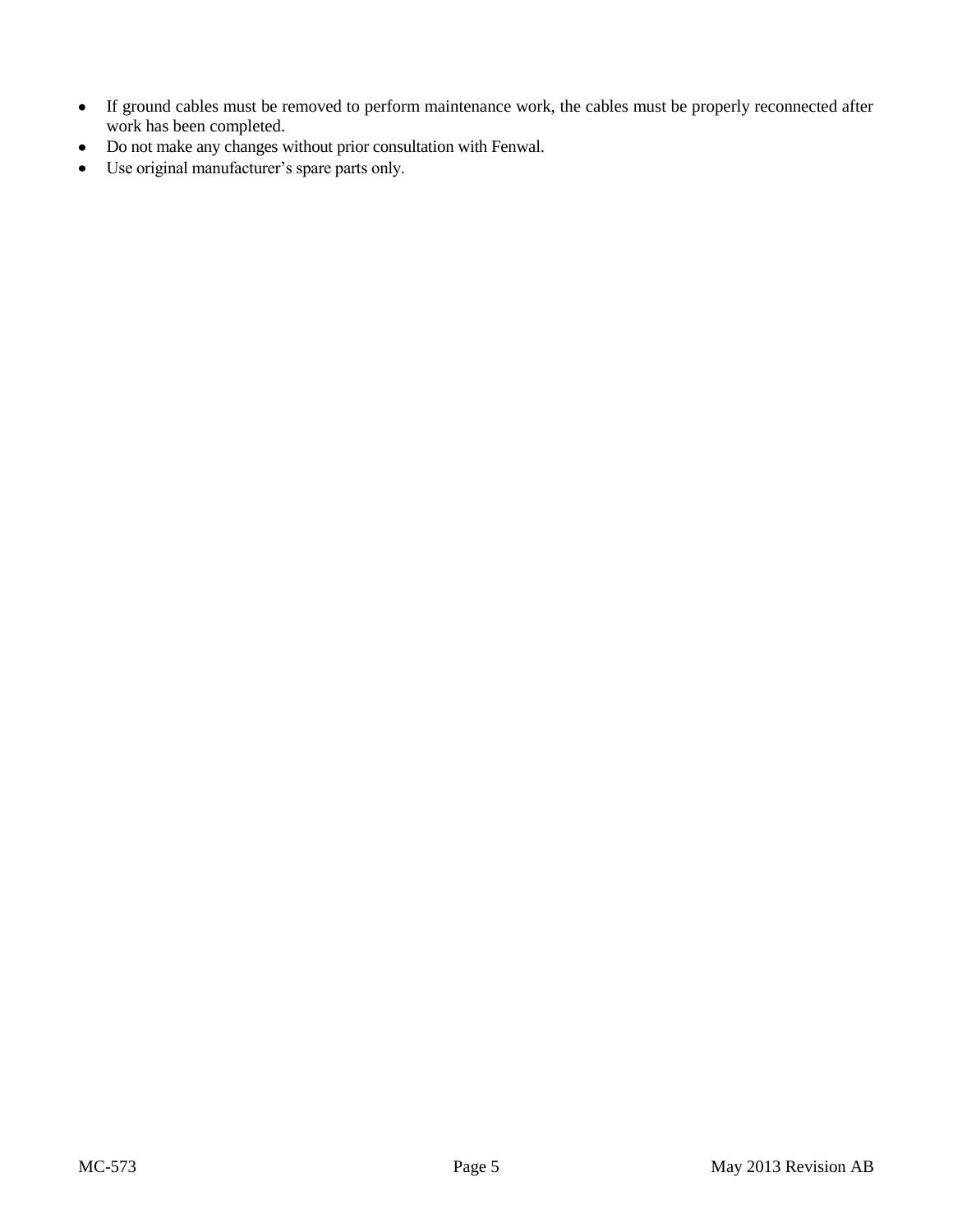## **CHAPTER 3 COMPONENTS**

#### <span id="page-10-2"></span><span id="page-10-1"></span><span id="page-10-0"></span>*OVERVIEW*

The ProFlapPlus Interface Panel is a PLC based system controller designed for use with all versions of the ProFlapPlus flap valves. The primary function of the Interface Panel is to monitor and control the operation of the flap valve.

The Interface Panel consists primarily of a PLC, intrinsically safe (IS) barrier, and terminal blocks. The front panel contains two indicator lights which are wired to the PLC, and provide "Trouble", "Alarm", and "System Running" status. The Interface Panel requires 24 VDC supply voltage capable of supplying 5 amps for operation.

When the front panel is open, access is provided to all electrical connection terminals, the PLC, and the IS barrier. The PLC includes push buttons which are used to adjust timing settings and control the solenoid (-St2 only) of the flap valve. The PLC includes four outputs, two of which are used for control of the indicator lights, and two of which are available for process interlocks and remote annunciation.

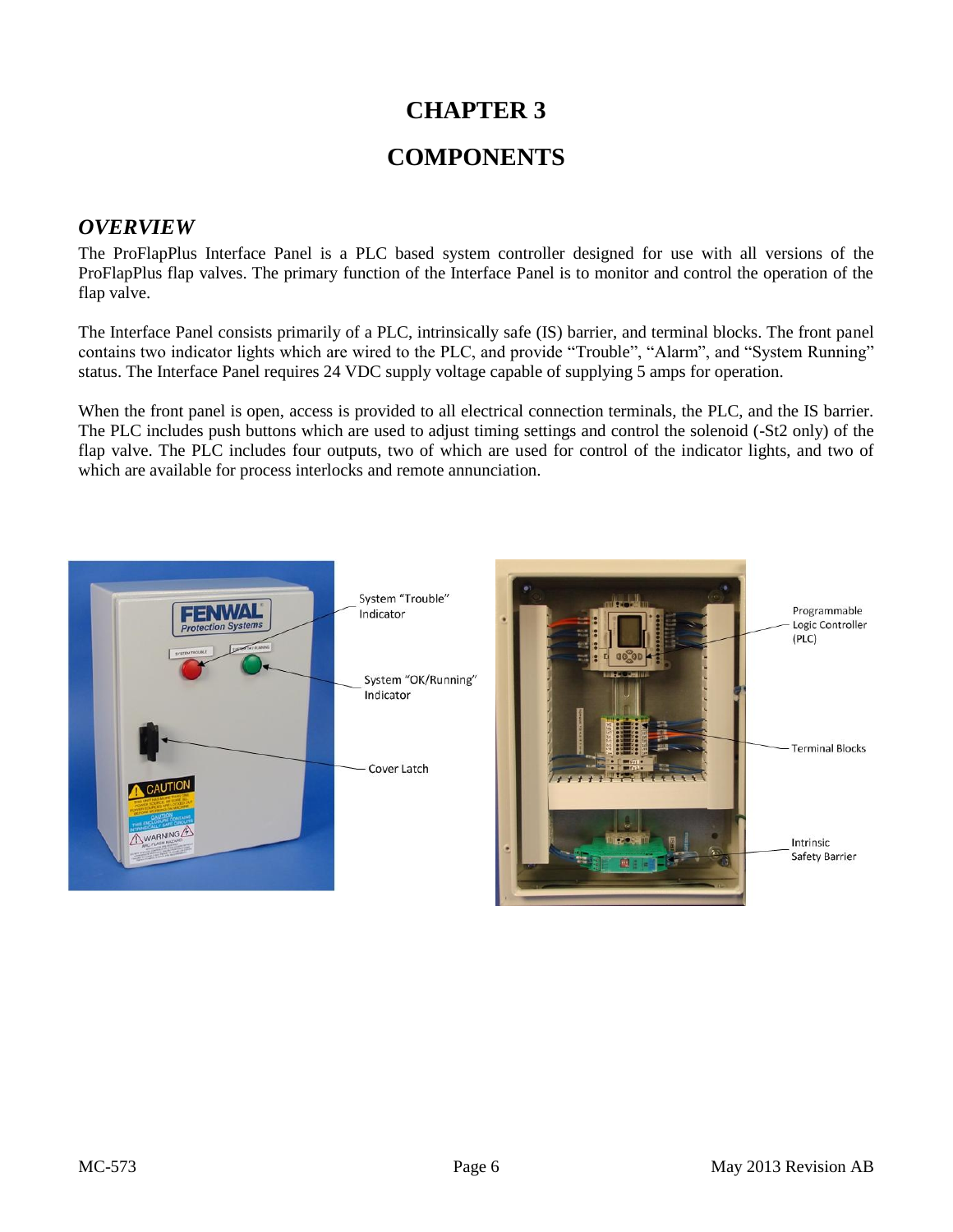#### <span id="page-11-0"></span>**Indicator Lights**

The indicator lights will provide the status of the flap valve while the protected process is both shut down and during operation. The green light "System OK/Running" is on when the system is running with no alarm or trouble conditions present. The red light "System Trouble" will flash when there is a trouble condition, and is steady when the system has an alarm condition.

The possible "alarm" conditions are:

- On startup, the deposit sensor is not made (flap blade does not open) within the specified amount of time.  $\bullet$
- On shut down, the deposit sensor is not made (flap blade does not close) within the specified amount of time.
- During normal operation, if the deposit sensor is made (flap blade is closed) this would indicate a possible explosion event.

The only possible "trouble" condition is:

 $\bullet$ During operation, the wear sensor has indicated an excessive amount of wear.

| System<br>OK/Running<br>(Green Light) | System<br>Trouble (Red<br>Light) | <b>System Status</b>                                                                         |
|---------------------------------------|----------------------------------|----------------------------------------------------------------------------------------------|
| <b>Off</b>                            | Off                              | Interface Panel is off                                                                       |
| <b>On</b>                             | <b>Off</b>                       | Interface Panel is on and monitoring ProFlapPlus, there are no alarms or<br>troubles present |
| On.                                   | On                               | Flap blade has not opened within specified time period (startup)                             |
|                                       |                                  | Flap blade has not closed within specified time period (shutdown)                            |
|                                       |                                  | Flap blade is closed, possible explosion event (during operation)                            |
| On.                                   | Flashing                         | Wear sensor indicates excessive wear on flap blade                                           |

#### <span id="page-11-1"></span>**Intrinsic Safety Barrier**

<span id="page-11-2"></span>The Interface Panel includes an intrinsic safety barrier for monitoring of the wear and tear sensor. When the wear and tear sensor indicates an abrasion during operation, the panel will indicate a trouble condition and the "System Trouble" indicator will flash. The relay output from the isolation barrier relay is connected to the PLC.

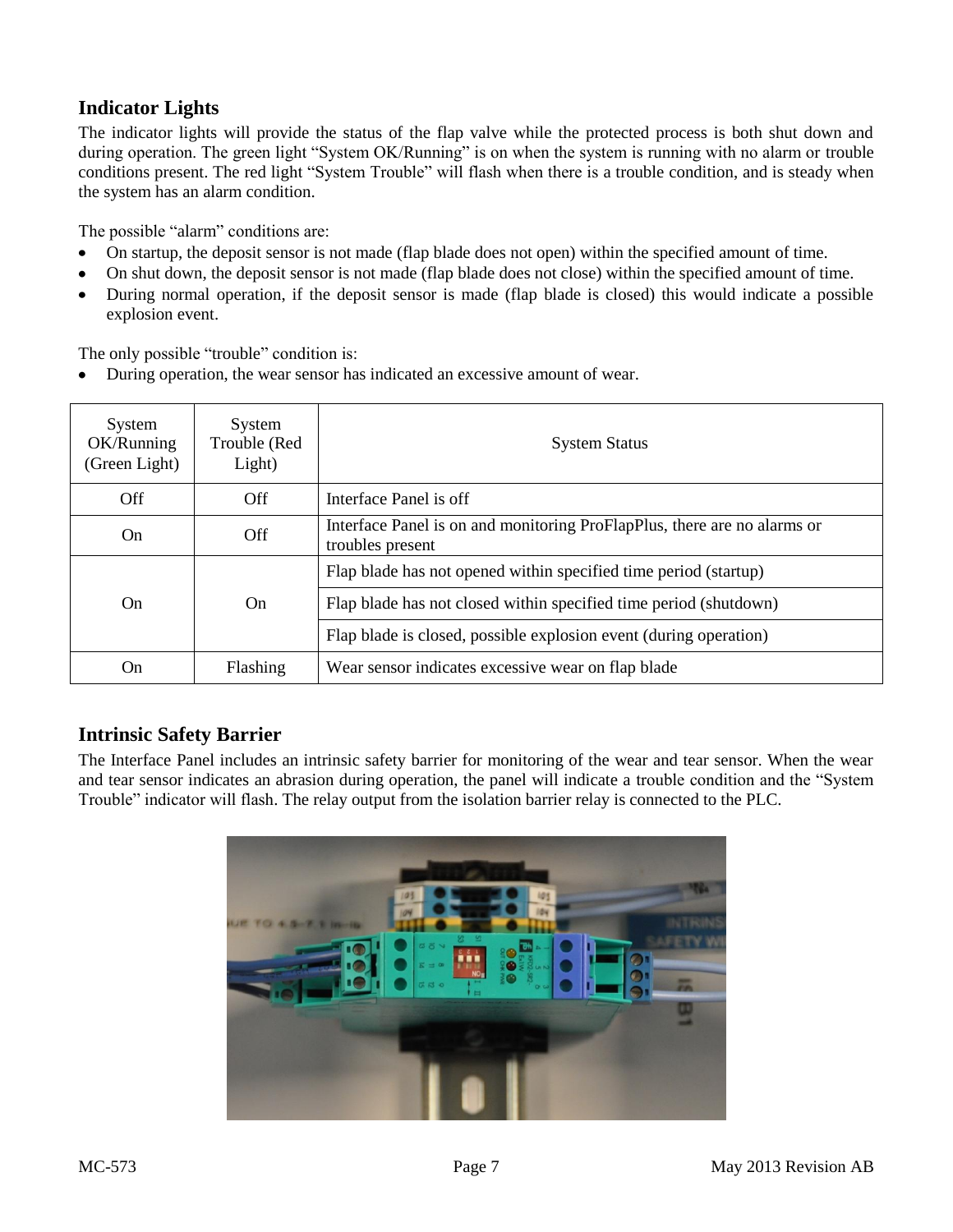#### **Programmable Logic Controller**

The PLC monitors and/or controls the wear and tear sensor, deposit sensor, and locking solenoid and determines if the flap valve is functioning properly.

The PLC contains four relay outputs, three of which are normally open and closed when energized, and one of which is normally closed. Outputs 00 and 01 on the PLC are rated for 8 amps at 240 VAC. Outputs 02 and 03 on the PLC are rated for 4 amps at 240 VAC. Outputs 02 and 03 are used for control of the indicating lights. Output 01 is used for control of the locking solenoid for the –St2 version of the ProFlapPlusII flap valve. Output 00 is used for control of process interlock functions.

The PLC is used to adjust the on and off times for the deposit sensor and solenoid. The "ON DELAY" and "OFF DELAY" time periods for the deposit sensor are adjustable from 10 to 180 seconds. The "ENERGIZE" time for the locking solenoid is adjustable from 10 to 180 seconds as well. To change the time periods, use the following:

- To increase the "ON DELAY" time,  $\bullet$ press the "OK" button and then the "UP" arrow on the PLC
- To decrease the "ON DELAY" time,  $\bullet$ press the "OK" button and then the "DOWN" arrow on the PLC
- To increase the "OFF DELAY" time, press the "OK" button and then the "RIGHT" arrow on the PLC
- To decrease the "OFF DELAY" time, press the "OK" button and then the "LEFT" arrow on the PLC.
- To increase the "ENERGIZE" time, press the "ESC" button and then the "UP" arrow on the PLC
- <span id="page-12-0"></span>To decrease the "ENERGIZE" time, press the "ESC" button and then the "UP" arrow on the PLC

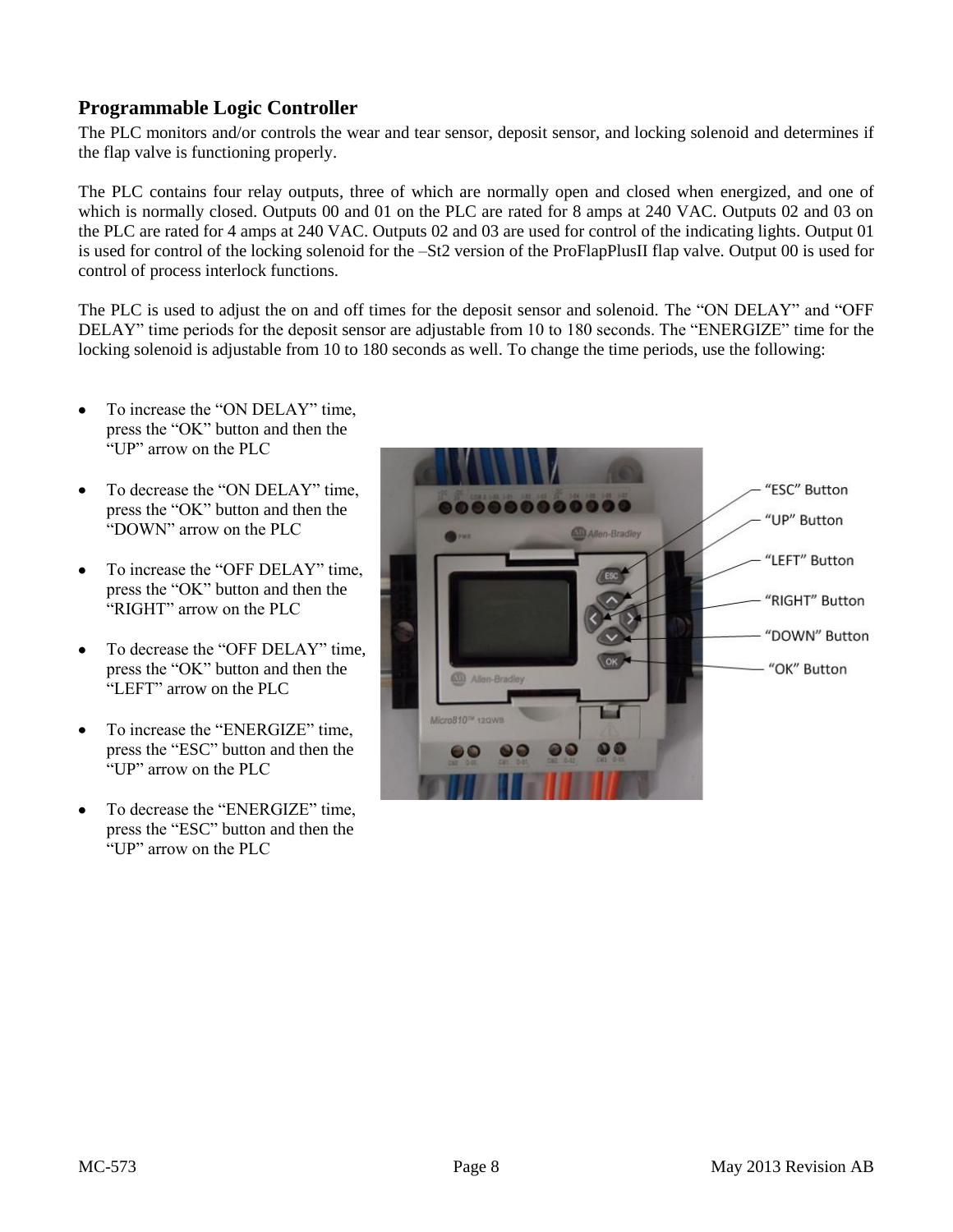### **Terminal Blocks**

The Interface Panel contains terminal blocks for connections to the ProFlapPlus valve. The ProFlapPlus flap valve is wired to the terminal blocks as shown below. For specific wiring instructions, see schematic in Appendix A for – St1 valves and Appendix B for –St2 valves.

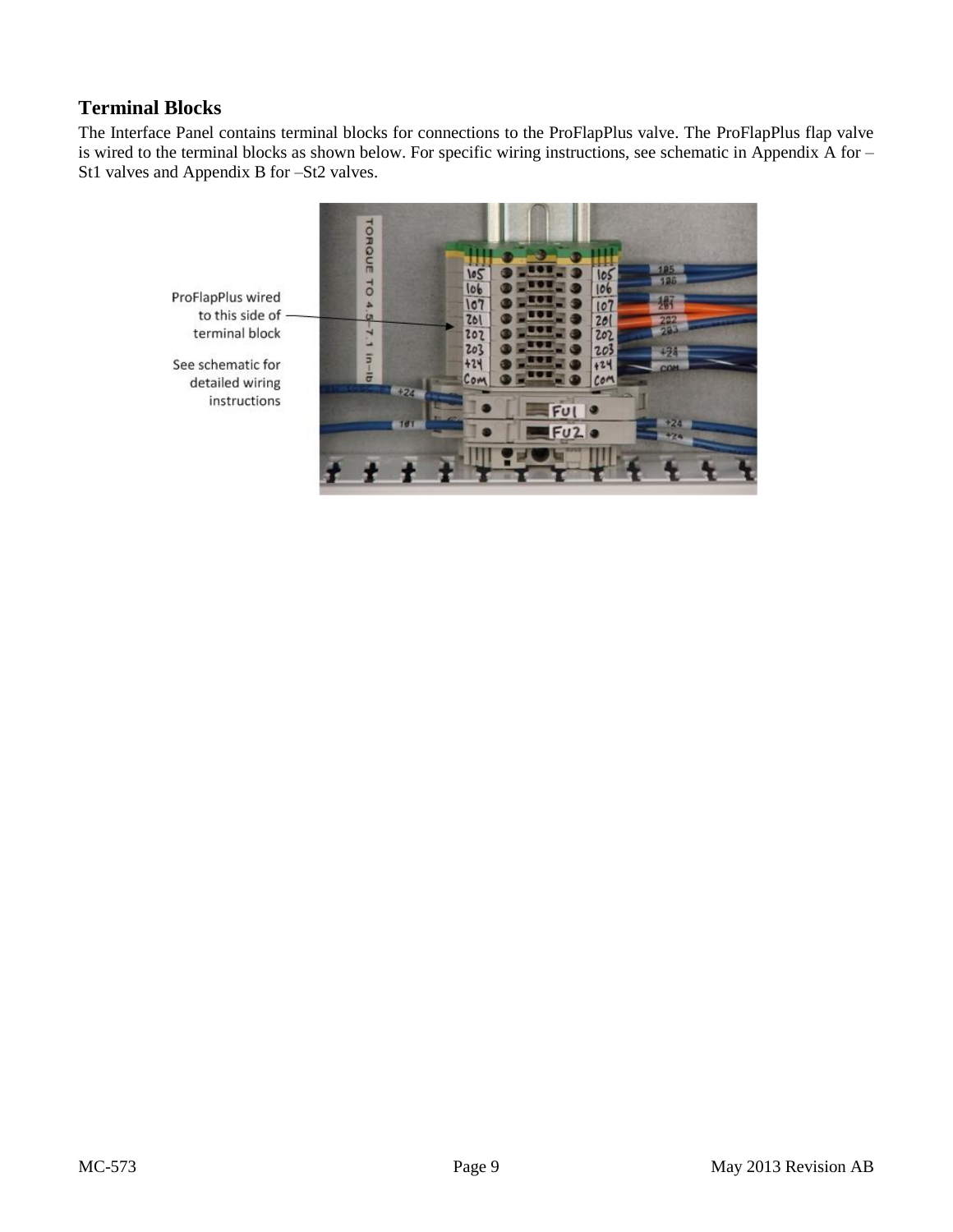## **INSTALLATION**

#### <span id="page-14-2"></span><span id="page-14-1"></span><span id="page-14-0"></span>*STORAGE*

The Interface Panel should be stored in a dry, condensation-free environment. Storage temperatures for the Interface Panel should be between -40°F and 185°F.

## <span id="page-14-3"></span>*INSTALLATION*

#### <span id="page-14-4"></span>**Requirements for the Installation Location**

- Consider static weight requirements, such as load capacity of ceilings and other mounting posts in the intended installation location.
- Temperatures at the installation location of the Interface Panel should be between 32°F and 131°F.
- The Interface Panel is not rated for use in hazardous locations and should be installed outside of any hazard  $\bullet$ area.

#### <span id="page-14-5"></span>**Mechanical Installation**

The Interface Panel is designed to be wall mounted to a flat surface. The surface should be capable of supporting the weight of the panel which is 15 lbs. The mounting hole pattern and overall dimensions for the panel are shown below.

<span id="page-14-6"></span>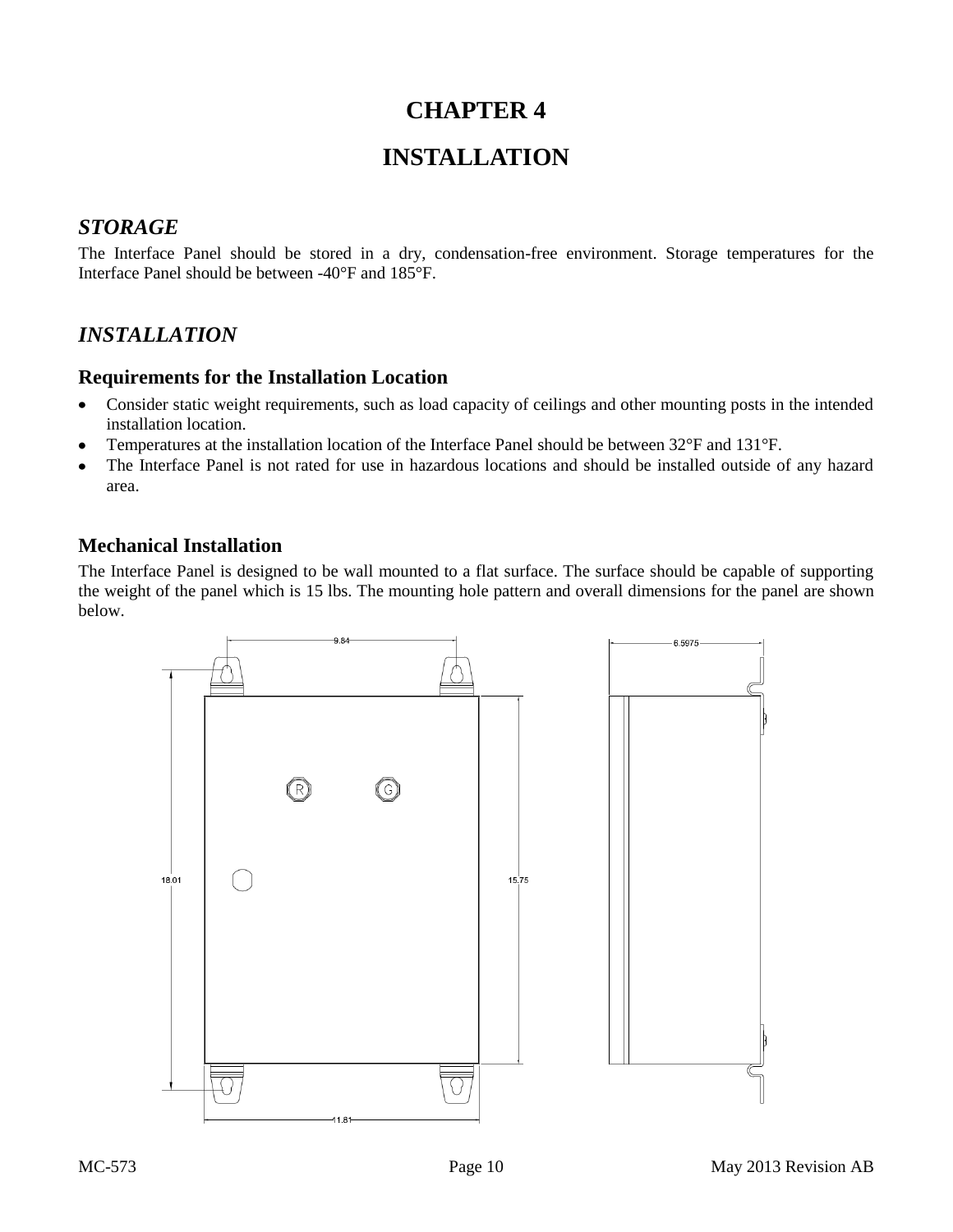#### **Electrical Installation**

The Interface Panel must be wired as shown in this manual. The recommended wire size for all wiring is 16 awg. All wiring must be copper and comply with all federal, state, and local codes. Splices in wiring runs are not allowed. All wiring connections inside panel should be torqued to 4.5 to 7.1 in-lbs.

Electrical connections to the panel must be installed in a manner that will prevent moisture ingress inside. Junction boxes are to be approved for use as required by the installation location. Weatherproof junction boxes and fitting are required to prevent water ingress into the panel.

All wires should be color coded or numbered to facilitate service. A copy of the coding scheme should be readily available to maintenance and inspection personnel.

An electrical schematic for both the –St1 and –St2 versions of the flap valve are provided in Appendix A.

#### <span id="page-15-0"></span>**DC Power Requirements**

A DC power supply is used to provide power to the Interface Panel. The DC power supply should be capable of providing 5 amps at 24 VDC (130 to 150 watts) and is to be provided by the customer.

<span id="page-15-1"></span>Electrical schematics and wiring information are provided in Appendix A for both versions of the flap valve (-St1 and  $-St2$ ).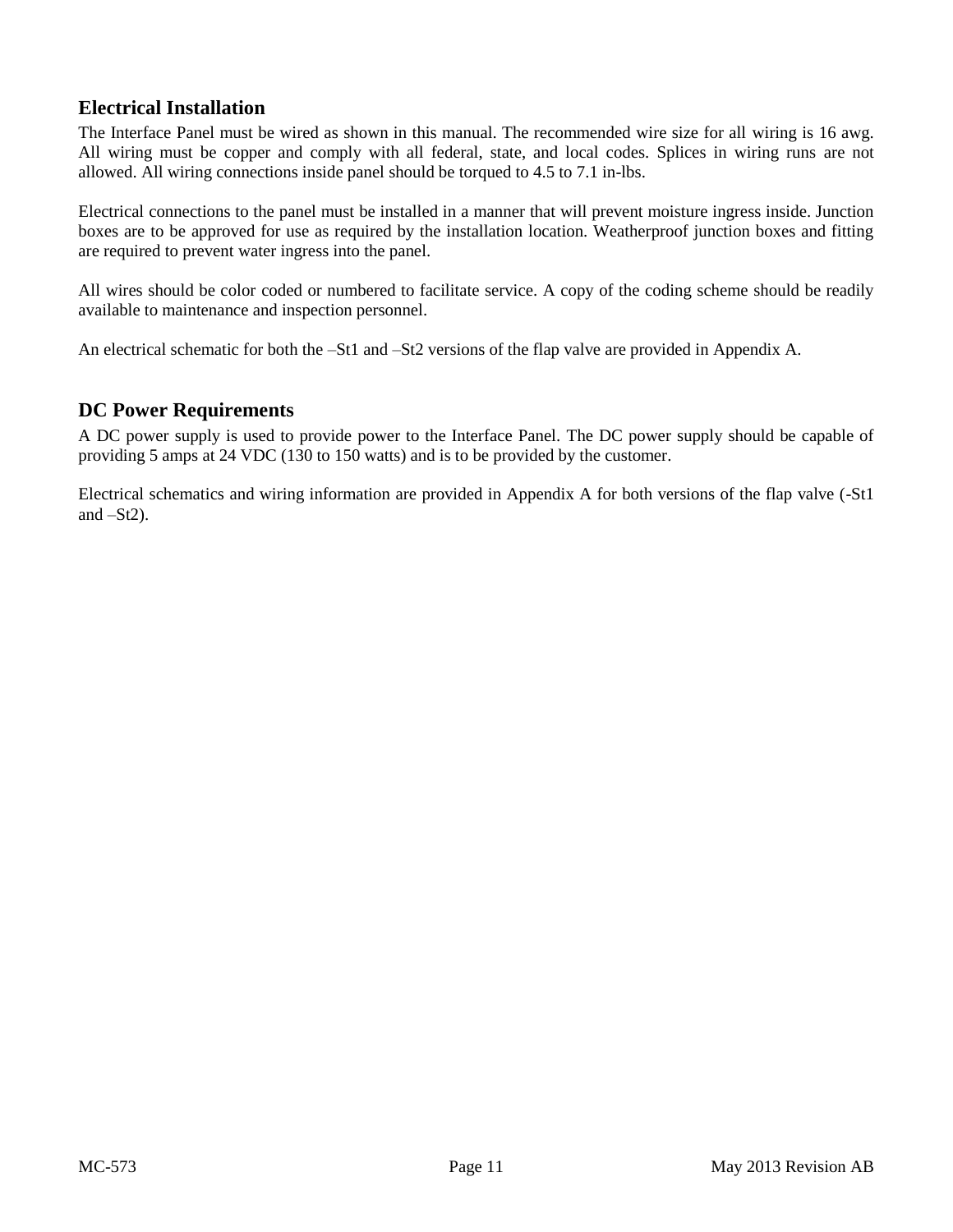## **OPERATION**

#### <span id="page-16-1"></span><span id="page-16-0"></span>*Overview*

On system startup, the Interface Panel monitors the status of the valve and indicates whether or not an alarm or trouble has occurred. Specifically, it monitors the deposit sensor to ensure the flap blade is fully opened within a specific amount of time. For –St2 versions of the flap valve, it also controls the locking solenoid which allows the flap blade to open. During normal operation, the Interface Panel monitors the deposit sensor and wear and tear sensor for all versions of the flap valve. On system shut down, the Interface Panel monitors the deposit sensor to ensure it is closed.

#### <span id="page-16-2"></span>**Monitoring of the Deposit Sensor**

The deposit sensor of the flap valve is a normally open sensor which monitors the position of the flap blade and provides a signal when the flap is closed.

On system startup, the Interface Panel monitors the deposit sensor to ensure the flap blade has opened within the specified "ON DELAY" time period. The time period is adjustable from 10 to 180 seconds through the Interface Panel's PLC, and should be long enough to allow the flap blade to fully open. If this signal is not indicated on "system on", an alarm will be indicated and the system must not be set into operation again.

During normal operation, if the deposit sensor is made (contacts closed), this would indicate that a possible explosion has occurred.



#### **If the deposit sensor signals a closed flap during operation, this is an indication of a possible explosion within the system. The process must be shut down immediately.**

On system shut down, the Interface Panel monitors the deposit sensor to ensure the flap blade has closed within the specified "OFF DELAY" time period. Typical process airflow does not immediately stop, thus the signal from the deposit sensor needs to be delayed after system shut down. The delay period is adjustable from 10 to 180 seconds through the Interface Panel's PLC, and should be long enough to allow the flap blade to close during normal operation. If the deposit sensor is not made within the specified time period, this is an indication that the valve is not fully closed due to dust deposits.

If the deposit sensor is made while the system is running (running alrm), or if the deposit sensor is not made within the off-delay (stopped alarm) an alarm is indicated by the red indicator light which will stay on. The running alarm can be cleared by cycling power. The stopped alarm will automatically clear, once the alarm is remedied.

#### <span id="page-16-3"></span>**Monitoring of the Wear and Tear Sensor**

The wear and tear sensor of the flap valve monitors the condition of the flap blade. The sensor must be connected to the Interface Panel through an intrinsically safe barrier which is contained inside the panel. The Interface Panel continuously monitors the wear and tear sensor in order to determine if the there is excessive abrasion within the flap valve. If the sensor detects a substantial amount of wear, the red pilot light will flash and the Interface Panel indicating a "Trouble" condition. During this time the interconnected process can still be run.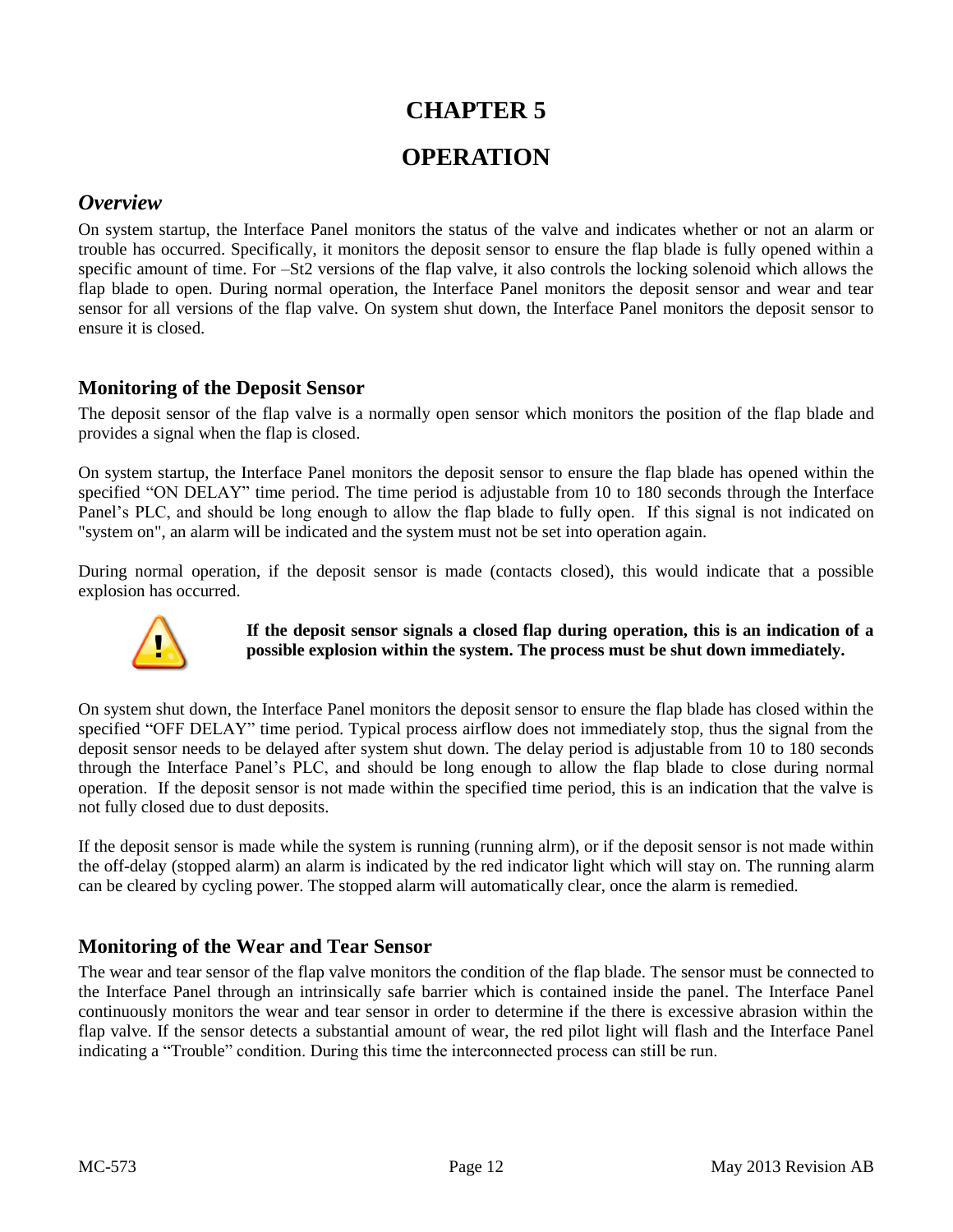#### <span id="page-17-0"></span>**Control of the Locking Solenoid**

During an explosion event, the flap blade will close due the pressure wave propagating out the protected vessel. The locking solenoid of the ProFlapPlus (-St2) locks the flap blade in the closed position, and mitigates flame and pressure wave propagation to connected vessels during operation. When airflow is off, the flap blade is closed and locked in place mechanically by the locking solenoid.

On system startup, the Interface Panel energizes the solenoid to allow the flap blade to open within the specified "ENERGIZE" time period. The time period is adjustable from 10 to 180 seconds through the Interface Panel's PLC, and should be long enough to allow the flap blade to fully open.



**The locking device must be locked (de-energized) again after the 10 to 180 second time period. This will allow proper function of the flap blade in the event of an explosion.**

## <span id="page-17-1"></span>*COMMISSIONING*

#### <span id="page-17-2"></span>**Inspection before Starting**

Prior to the first commissioning of the Interface Panel, please perform a complete visual inspection regarding the following points:

- Is the panel securely mounted?
- Is there sufficient clearance to allow for the panel door to be opened?
- Are the electrical connections to panel made according to relevant codes and regulations?

#### <span id="page-17-3"></span>*START UP*

After inspection of the previously mentioned points, the system may be commissioned. Turn on power to the Interface Panel. Turn on the blower motor/fan of the interlocked process. Turning on the blower motor/fan will provide an input signal (via terminal 107) to start the PLC functions (see "Typical Process" circuitry in Appendix A schematics). The Interface Panel will then monitor the opening of the flap blade (via the deposit sensor), and provide a visual indication of the system status through the indicating lights on the front panel. If the flap blade opens within the specified time period, the "SYSTEM OK/RUNNING" light will be illuminated; otherwise the "SYSTEM TROUBLE" light will be illuminated.

#### <span id="page-17-4"></span>*SHUT DOWN*

To shut down the Interface Panel, first turn off the blower motor/fan of the interlocked process. The panel will monitor the closing of the flap blade (via the deposit sensor), and provide a visual indication of the system status through the indicating lights on the front panel. If the flap blade closes within the specified time period, the "SYSTEM OK/RUNNING" light will be illuminated; otherwise the "SYSTEM TROUBLE" light will be illuminated. After maintenance or inspection has been completed, turn off power to the Interface Panel.

#### <span id="page-17-5"></span>*MAINTENANCE*

The Interface should be checked periodically to ensure the proper operation of all functions and components. As the Interface Panel monitors the functions of the ProFlapPlus flap valve, the maintenance intervals should be conducted per the ProFlapPlus Installation and Operating Manual by qualified personnel only.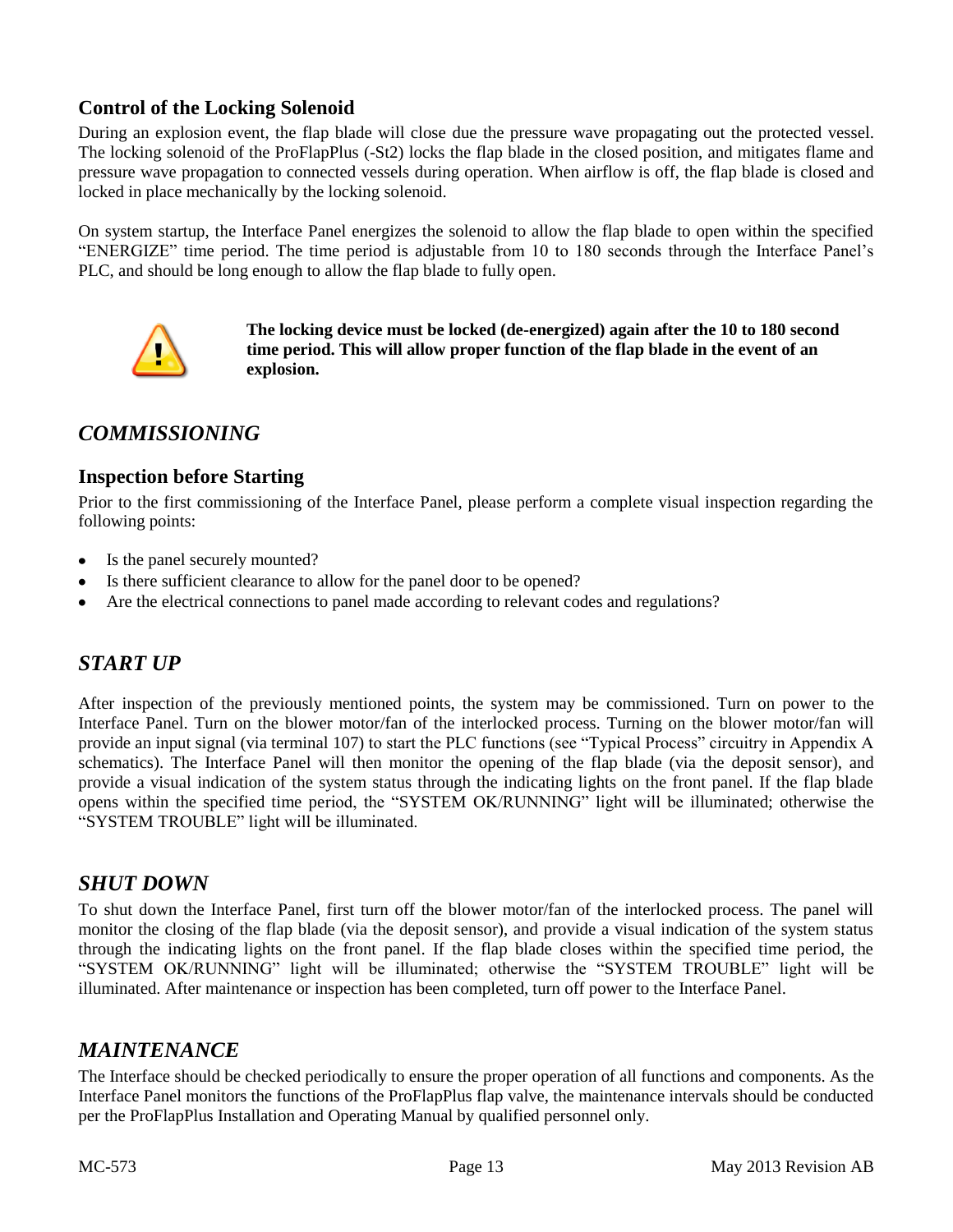## **APPENDIX A**

## **TECHNICAL DATA**

## <span id="page-18-2"></span><span id="page-18-1"></span><span id="page-18-0"></span>*Electrical Schematic for ProFlapPlus –St1*

<span id="page-18-3"></span>